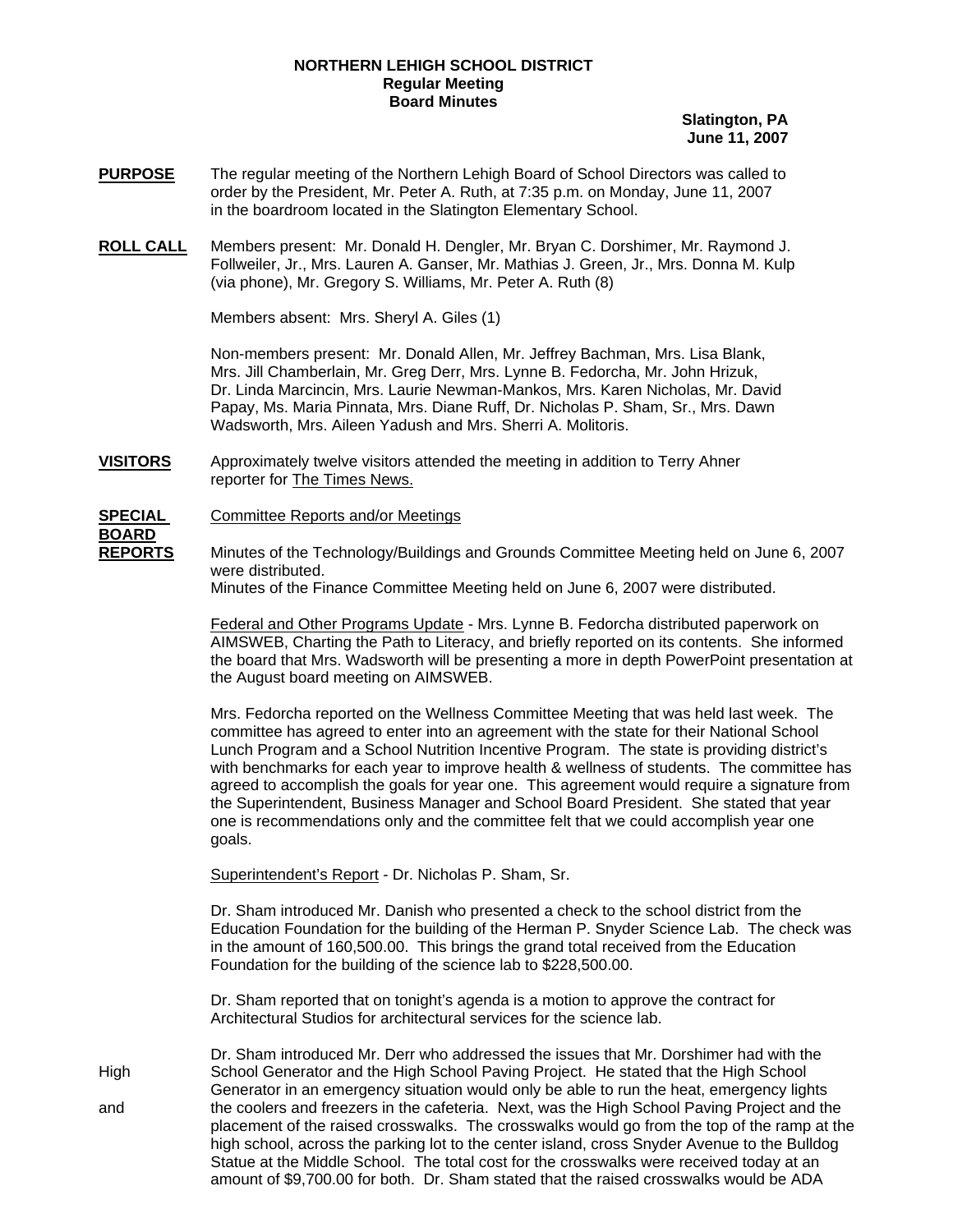| <b>SPECIAL</b><br><b>BOARD</b><br><b>REPORTS</b><br>(cont.) | compliant. Mr. Derr reported that Snyder Avenue, the front High School Parking lot, side<br>service road and the lot behind the school would all be closed at the same time. The<br>construction time would be approximately two to three weeks and the anticipated start date<br>would be the week of July 9 <sup>th</sup> and finish by the first week in August.                                             |                                                                                                                                                                                          |  |  |
|-------------------------------------------------------------|-----------------------------------------------------------------------------------------------------------------------------------------------------------------------------------------------------------------------------------------------------------------------------------------------------------------------------------------------------------------------------------------------------------------|------------------------------------------------------------------------------------------------------------------------------------------------------------------------------------------|--|--|
|                                                             | Dr. Sham reported that tonight's board meeting was being recorded as an experiment. He<br>stated that Mr. Derr is looking into the possibility of purchasing a recorder to record board<br>minutes and burn it directly into a CD which would be used for archiving purposes. This<br>would allow administration to scan and retrieve information much quicker when there are<br>questions raised by the Board. |                                                                                                                                                                                          |  |  |
|                                                             | Mr. Dorshimer asked who's property would that tape be and who has the legal rights to it.                                                                                                                                                                                                                                                                                                                       |                                                                                                                                                                                          |  |  |
|                                                             | Dr. Sham stated that it would be the property of the school district and he would have to talk<br>with the solicitor on who has the legal rights to it.                                                                                                                                                                                                                                                         |                                                                                                                                                                                          |  |  |
|                                                             | Mr. Ruth stated that the Board was in executive session prior to tonight's meeting to discuss<br>personnel items.                                                                                                                                                                                                                                                                                               |                                                                                                                                                                                          |  |  |
| <b>PERSONNEL</b>                                            |                                                                                                                                                                                                                                                                                                                                                                                                                 | Mr. Dorshimer made a motion, which was seconded by Mr. Green, that the Board of<br>Education approve the following personnel items:                                                      |  |  |
| Nomination<br>for                                           | Lori Middaugh<br>Assignment:                                                                                                                                                                                                                                                                                                                                                                                    | Slatington Elementary 5 <sup>th</sup> grade teacher, replacing Marlene<br>Simock who retired                                                                                             |  |  |
| Appointment<br>Instructional                                | Salary:                                                                                                                                                                                                                                                                                                                                                                                                         | \$39,000 (Step 1 Bachelors on the 2007-2008 CBA<br>Salary Schedule)                                                                                                                      |  |  |
|                                                             | Effective:                                                                                                                                                                                                                                                                                                                                                                                                      | August 27, 2007                                                                                                                                                                          |  |  |
|                                                             | Melissa DeFrain<br>Assignment:                                                                                                                                                                                                                                                                                                                                                                                  | Peters Elementary Kindergarten teacher, replacing Marsha<br>Burnard who retired                                                                                                          |  |  |
|                                                             | Salary:                                                                                                                                                                                                                                                                                                                                                                                                         | \$39,000 (Step 1 Bachelors on the 2007-2008 CBA<br>Salary Schedule)                                                                                                                      |  |  |
|                                                             | Effective:                                                                                                                                                                                                                                                                                                                                                                                                      | August 27, 2007                                                                                                                                                                          |  |  |
|                                                             | Kristin Hubbs<br>Assignment:<br>Salary:                                                                                                                                                                                                                                                                                                                                                                         | Middle School Math, replacing Theresa Kokinda who resigned<br>\$41,100 (Step 2 Bachelors + 24 on the 2007-2008 CBA<br>Salary Schedule)                                                   |  |  |
|                                                             | Effective:                                                                                                                                                                                                                                                                                                                                                                                                      | August 27, 2007                                                                                                                                                                          |  |  |
| Substitute<br>Non-<br>instructional                         | Approve the following individual as a substitute custodian for the 2007-2008 school<br>year at the 2007-2008 substitute rate of \$7.25 per hour.                                                                                                                                                                                                                                                                |                                                                                                                                                                                          |  |  |
|                                                             | Steven Andrews*<br>*Pending Verification of Clearances                                                                                                                                                                                                                                                                                                                                                          |                                                                                                                                                                                          |  |  |
| Leave<br>Without<br>Pay                                     | Approve the request of employee #220, Slatington Elementary teacher, to take an unpaid<br>medical leave for the first semester of the 2007-2008 school year. She plans to return to her<br>current teaching position on or about January 28, 2008, the first day of the second semester<br>of the school year.                                                                                                  |                                                                                                                                                                                          |  |  |
|                                                             | Mr. Dengler read from a memo that he received that stated, "salary budget can be reduced<br>up to \$227,884.00 by replacing retiring staff members salaries with step 1 salaries." He<br>wanted to know why we are hiring someone at a step 2 salary.                                                                                                                                                           |                                                                                                                                                                                          |  |  |
|                                                             | people that are at more than a step 1.                                                                                                                                                                                                                                                                                                                                                                          | Dr. Sham stated that when we budget for new teachers we budget at a step 1 Masters. He<br>provided history on recent year hiring of staff and further explained the reasoning for hiring |  |  |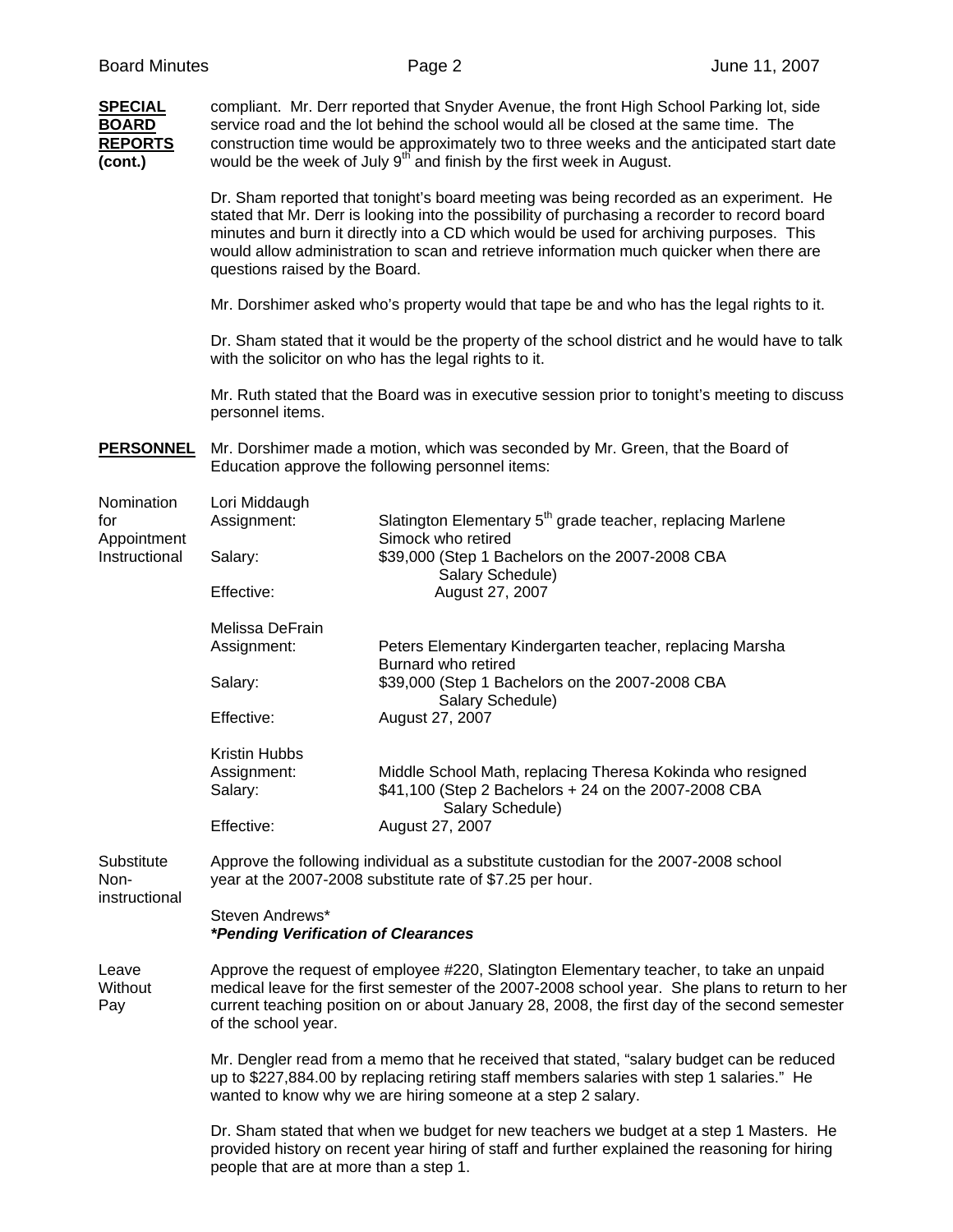|  | <b>Board Minutes</b> |
|--|----------------------|
|--|----------------------|

| <b>PERSONNEL</b> YEA:<br>(cont.)                                    | Mr. Dengler, Mr. Dorshimer, Mr. Follweiler, Mrs. Ganser, Mr. Green, Mrs. Kulp,<br>Mr. Williams, Mr. Ruth (8)<br>NAY:<br>None $(0)$                                                                                                                                                                                                                                                                                                                                                                                                                                                                     |  |  |
|---------------------------------------------------------------------|--------------------------------------------------------------------------------------------------------------------------------------------------------------------------------------------------------------------------------------------------------------------------------------------------------------------------------------------------------------------------------------------------------------------------------------------------------------------------------------------------------------------------------------------------------------------------------------------------------|--|--|
| <b>POLICY</b>                                                       | Mrs. Ganser made a motion, which was seconded by Mr. Williams, that the Board of<br>Education approve the following policy items:                                                                                                                                                                                                                                                                                                                                                                                                                                                                      |  |  |
| <b>Board Policy</b><br>$2nd$ Reading                                | Approve revisions to school board policy #237.1 - Pupils - Audio and Video Surveillance,<br>as presented after second reading.                                                                                                                                                                                                                                                                                                                                                                                                                                                                         |  |  |
|                                                                     | Approve revisions to school board policy #209 - Pupils - Health Examinations/Screenings,<br>as presented after second reading.                                                                                                                                                                                                                                                                                                                                                                                                                                                                         |  |  |
|                                                                     | Approve revisions to school board policy #115 - Programs - Vocational/Career Education, as<br>presented after second reading.                                                                                                                                                                                                                                                                                                                                                                                                                                                                          |  |  |
| Student<br><b>Board</b><br>Repre-<br>sentative                      | Approve Michael Showak as a Student Representative to the Board for the 2007-2008<br>school year. Michael has been elected as the junior representative to the board and will<br>serve from September 2007 through June 2008. Rachael Parisi will serve as a student<br>representative to the board as the senior representative until June 2008.                                                                                                                                                                                                                                                      |  |  |
| Adoption<br><b>CLIU</b>                                             | Approve to adopt the Carbon Lehigh Intermediate Unit's Policies, Procedures and Use of<br>Funds for submission with the 2007-2008 IDEA B, Section 611 project application.                                                                                                                                                                                                                                                                                                                                                                                                                             |  |  |
| Policies,<br>Procedures,<br>Use of Funds                            | Notice of Adoption of Policies, Procedures and Use of Funds by School District<br>The Northern Lehigh School District hereby gives notice of its adoption of the Carbon Lehigh<br>Intermediate Unit's policies and procedures under the federal requirements of 34 CFR<br>300.211. A copy of the policies and procedures are maintained for review in the<br>administrative offices. The IU-adopted policies and procedures are implemented to fulfill the<br>requirements of 22 PA Code Chapter 14 and the regulatory requirements under the<br>Individuals with Disabilities Education Act - Part B. |  |  |
| Adoption                                                            | Resolution Supporting Pennsylvania House Bill 446                                                                                                                                                                                                                                                                                                                                                                                                                                                                                                                                                      |  |  |
| <b>HB 446</b>                                                       | Approve the resolution to support Representative Karen Beyer's Pennsylvania House Bill<br>446, to transfer funding responsibility for cyber charter schools to the Commonwealth of<br>Pennsylvania, as presented. (see attachment)                                                                                                                                                                                                                                                                                                                                                                     |  |  |
|                                                                     | YEA: Mr. Dengler, Mr. Dorshimer, Mr. Follweiler, Mrs. Ganser, Mr. Green, Mrs. Kulp,<br>Mr. Williams, Mr. Ruth (8)<br>NAY:<br>None $(0)$                                                                                                                                                                                                                                                                                                                                                                                                                                                                |  |  |
| <b>CURRIC-</b><br><b>ULUM AND</b><br><b>INSTRUC-</b><br><b>TION</b> | Mrs. Ganser made a motion, which was seconded by Mr. Dorshimer, that the Board of<br>Education approve the following curriculum and instruction items:                                                                                                                                                                                                                                                                                                                                                                                                                                                 |  |  |
| Core Reading<br>Program<br>Peters<br>Elementary                     | Approve the purchase of the Peters Elementary Core Reading Program "Reading Street"<br>2008" by Pearson Scott Foresman. This reading program will replace "Saxon Phonics" by<br>Macmillan/McGraw-Hill. The total cost for this reading program is \$63,177. Teacher<br>resources and other materials, valued at \$94,000 by Pearson Scott Foresman, will be<br>provided at no cost. This is part of the 2006-2007 curriculum budget.                                                                                                                                                                   |  |  |
|                                                                     | Mrs. Kulp asked why Peters Elementary is moving from the Saxon Phonics program to this<br>new core reading program.                                                                                                                                                                                                                                                                                                                                                                                                                                                                                    |  |  |
|                                                                     | Dr. Sham stated that Saxon Phonics is not a core reading program but a strategy to help<br>teach reading. Peters Elementary has not had a core reading program, which was the one<br>part that was missing in the RtI process. Saxon Phonics will also still be used to help teach<br>reading. Mrs. Fedorcha stated that the district is mandated through NCLB to have a                                                                                                                                                                                                                               |  |  |

scientifically researched based core reading program.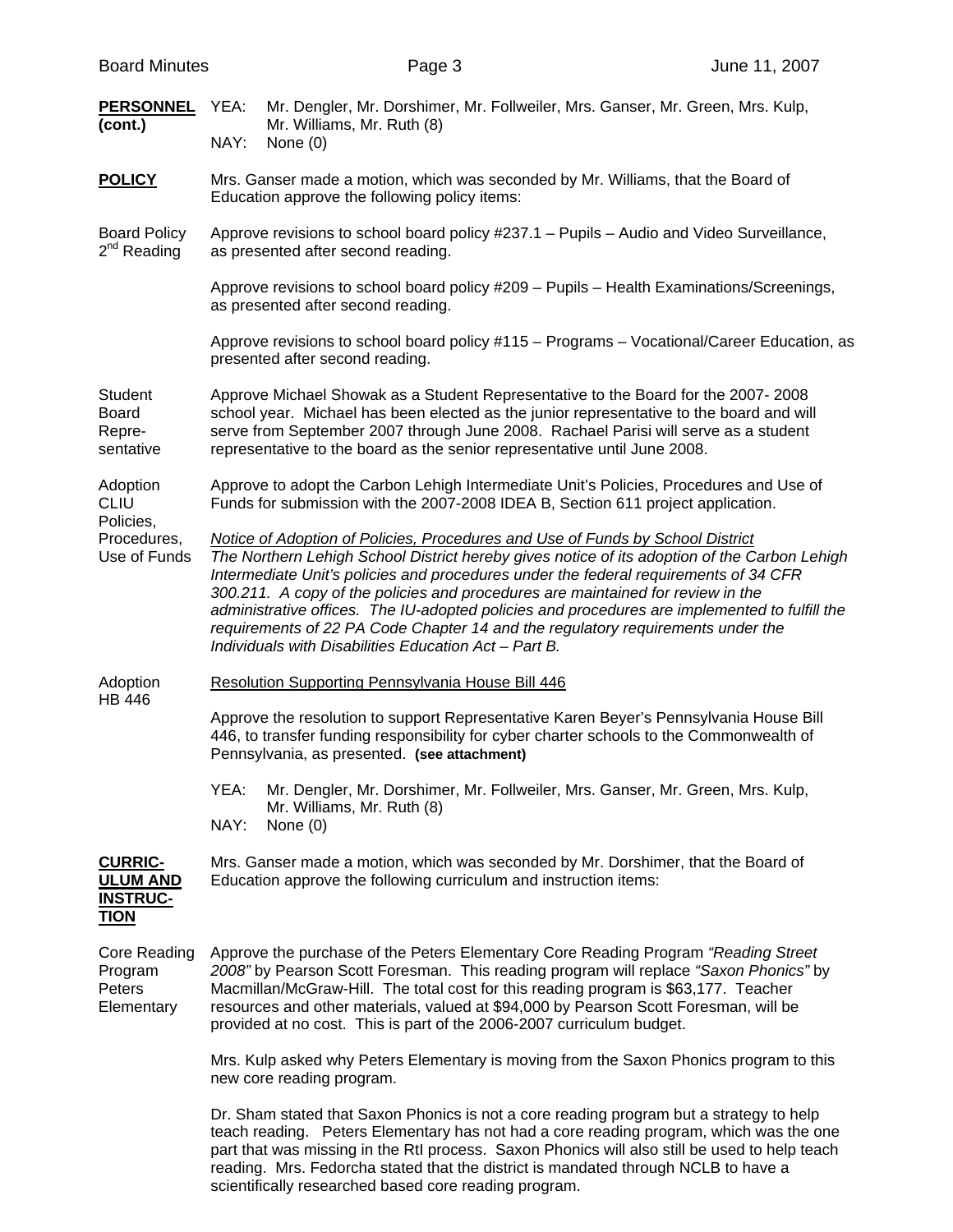| <b>CURRI-</b><br><b>ULUM AND</b><br><u>INSTRUC-</u><br><b>TION</b><br>(cont.) | YEA:<br>Mr. Dengler, Mr. Dorshimer, Mr. Follweiler, Mrs. Ganser, Mr. Green, Mrs. Kulp,<br>Mr. Williams, Mr. Ruth (8)<br>NAY:<br>None $(0)$                                                                                                                                                                                                                                                                         |  |  |  |
|-------------------------------------------------------------------------------|--------------------------------------------------------------------------------------------------------------------------------------------------------------------------------------------------------------------------------------------------------------------------------------------------------------------------------------------------------------------------------------------------------------------|--|--|--|
| <u>OLD</u><br><b>BUSINESS</b><br>Remove<br>Tabled<br>Motion                   | Mr. Williams made a motion, which was seconded by Mr. Green, that the Board of Education<br>remove from the table the corrected Compensation Agreement for the Confidential<br>Secretary to the Superintendent for the 2006-2007, 2007-2008 and 2008-2009 school years.                                                                                                                                            |  |  |  |
|                                                                               | YEA:<br>Mr. Dengler, Mr. Dorshimer, Mr. Follweiler, Mrs. Ganser, Mr. Green, Mrs. Kulp,<br>Mr. Williams, Mr. Ruth (8)<br>NAY:<br>None $(0)$                                                                                                                                                                                                                                                                         |  |  |  |
| Confidential<br>Secretary<br>Agreement                                        | Mr. Williams made a motion, which was seconded by Mr. Green, that the Board of Education<br>approve the corrected Compensation Agreement for the Confidential Secretary to the<br>Superintendent for the 2006-2007, 2007-2008 and 2008-2009 school years.                                                                                                                                                          |  |  |  |
|                                                                               | Mr. Dorshimer stated that his interpretation is that the added stipend should be after the<br>percentage is added.                                                                                                                                                                                                                                                                                                 |  |  |  |
|                                                                               | <b>Roll Call:</b><br>YEA:<br>Mr. Green, Mrs. Kulp, Mr. Williams, Mr. Ruth (4)<br>NAY:<br>Mr. Dengler, Mr. Dorshimer, Mr. Follweiler, Mrs. Ganser (4)<br>Motion Defeated.                                                                                                                                                                                                                                           |  |  |  |
|                                                                               | Mr. Dengler asked if this is now going to get clarification.                                                                                                                                                                                                                                                                                                                                                       |  |  |  |
|                                                                               | Mr. Dorshimer stated that is his interpretation of it.                                                                                                                                                                                                                                                                                                                                                             |  |  |  |
|                                                                               | Mr. Dengler asked if we were going to request clarification on Mr. Dorshimer's interpretation<br>on who's right on this.                                                                                                                                                                                                                                                                                           |  |  |  |
|                                                                               | Mr. Ruth said that clarification was not asked. The motion was to approve the agreement.                                                                                                                                                                                                                                                                                                                           |  |  |  |
|                                                                               | Mr. Dengler said that he thinks that is what influenced the vote possibly.                                                                                                                                                                                                                                                                                                                                         |  |  |  |
|                                                                               | Mr. Dorshimer said that they could ask for interpretation of the agreement.                                                                                                                                                                                                                                                                                                                                        |  |  |  |
|                                                                               | Dr. Sham asked who they would like to interpret that.                                                                                                                                                                                                                                                                                                                                                              |  |  |  |
|                                                                               | Mr. Dorshimer stated that we would have to go to the solicitor. Mr. Dorshimer further<br>explained that according to his interpretation of the language in the agreement the increase<br>in salary gets calculated on the base salary before adding the additional step increment.                                                                                                                                 |  |  |  |
|                                                                               | Mr. Green stated that the business manager said the new contract reads differently than that.                                                                                                                                                                                                                                                                                                                      |  |  |  |
|                                                                               | Mrs. Blank stated that what she said was that the Clerical Agreement builds the 3.25%<br>increase on the \$500.00 in each of the years starting with the 2005-2006 in the Clerical<br>Agreement. She applied the same logic to the Confidential Secretary Agreement.                                                                                                                                               |  |  |  |
|                                                                               | Mr. Green said if that is what is happening with the other positions, why would we do one<br>position differently. He stated that 3.25% on \$500.00 is \$16.00 over the course of three<br>years and he personally does not want to spend \$500.00 on a solicitor's fee to decide<br>whether or not we need to pay \$16.00. He said that he is comfortable with the presentation<br>the business manager has made. |  |  |  |

Mr. Ruth made a motion, which was seconded by Mr. Dengler, that the Board of Education does not need to consult the solicitor as requested by Mr. Dorshimer for clarification.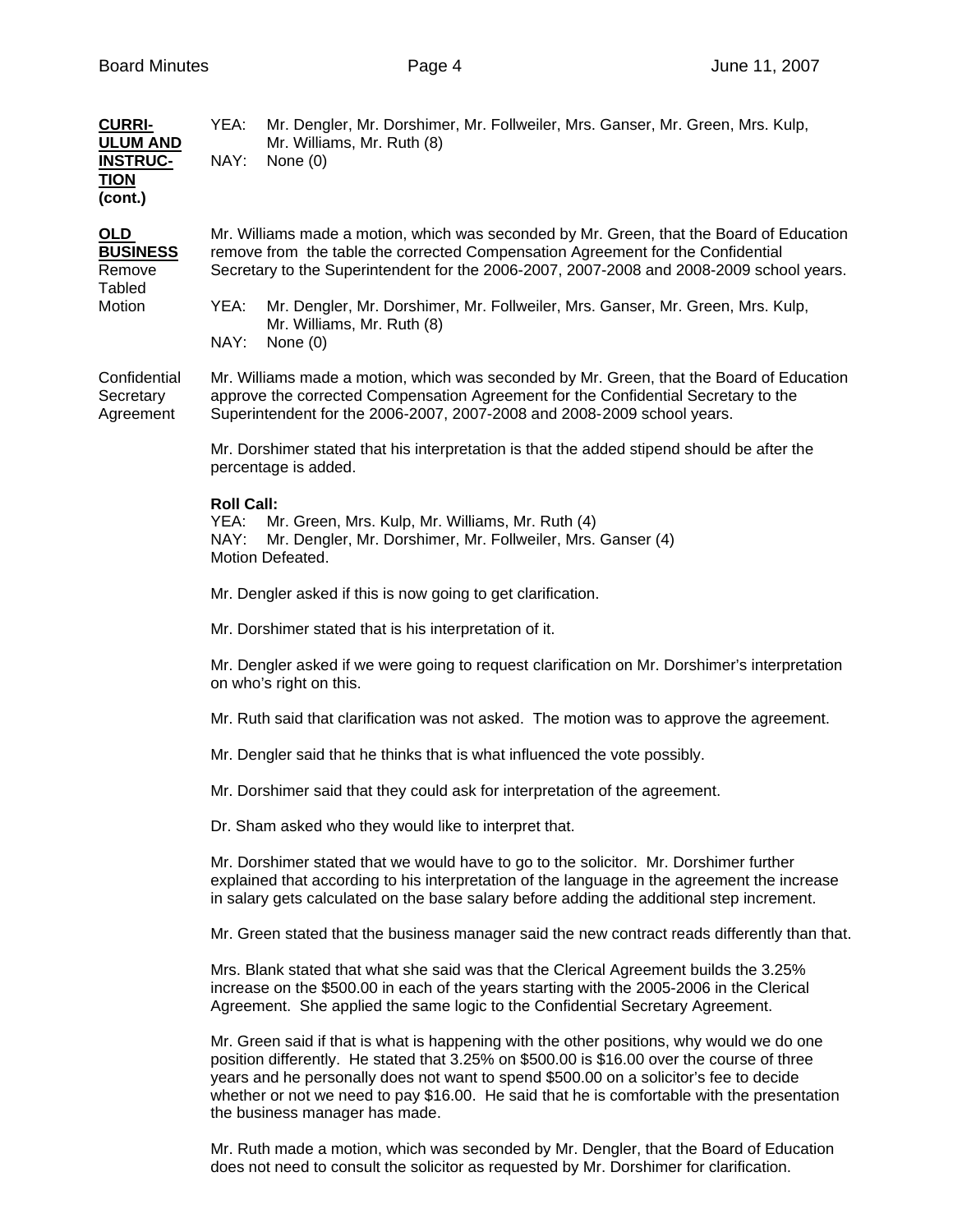| OLD<br><b>BUSINESS</b><br>(cont.)                                 | YEA:<br>Mr. Dengler, Mr. Dorshimer, Mr. Follweiler, Mrs. Ganser, Mr. Green, Mrs. Kulp,<br>Mr. Williams, Mr. Ruth (8)<br>NAY:<br>None $(0)$                                                                                                         |  |  |  |
|-------------------------------------------------------------------|----------------------------------------------------------------------------------------------------------------------------------------------------------------------------------------------------------------------------------------------------|--|--|--|
|                                                                   | Mr. Ruth asked what happens next.                                                                                                                                                                                                                  |  |  |  |
|                                                                   | Dr. Sham explained that the only way it can be raised again at this board meeting is by<br>someone from the prevailing side. It can be raised by anybody at a subsequent board<br>meeting.                                                         |  |  |  |
|                                                                   | Mr. Green stated that is correct but essentially can not be the same motion.                                                                                                                                                                       |  |  |  |
|                                                                   | Mr. Ruth called for an executive session at 8:30 p.m.                                                                                                                                                                                              |  |  |  |
|                                                                   | Mr. Ruth reconvened the board meeting at 8:37 p.m.                                                                                                                                                                                                 |  |  |  |
|                                                                   | Mr. Ruth stated that they were in executive session and had a discussion. He would like to<br>have had clarification but it was his understanding that it was not needed in executive<br>session.                                                  |  |  |  |
| <b>FINANCIAL</b>                                                  | Mr. Dorshimer made a motion, which was seconded by Mrs. Ganser, that the Board of<br>Education approve the following financial items:                                                                                                              |  |  |  |
| Financial<br>Reports                                              | Approve the Following Financial Reports:<br>General Fund month of May<br>Athletic Fund month of May<br>Capital Reserve month of May<br>Cafeteria Fund month of May<br>NLMS Student Activities Account month of May                                 |  |  |  |
| Payment of<br><b>Bills</b>                                        | Approve the Following List of Bills:<br>General Fund months of May and June<br>Athletic Fund month of May<br>Construction Fund for month of June<br>Cafeteria Fund month of May and June                                                           |  |  |  |
| <b>Budgetary</b><br><b>Transfers</b>                              | Approve budgetary transfer for the 2006-2007 fiscal year including any budgetary transfers<br>for the end of year audit.                                                                                                                           |  |  |  |
| Specs and<br><b>Bid Package</b><br><b>HS Generator</b><br>Project | Motion to approve Eastern Consultants, Inc to write the specs and create the bid package for<br>the High School Generator Project at a cost of \$14,240. This cost will be reduced by \$2,000<br>if contract entered into within 90 days.          |  |  |  |
| <b>Award Bid</b><br><b>HS Paving</b>                              | Award the bid for the High School Paving Project to Livengood Excavators, Inc at a cost of<br>\$293,580.18. Livengood Excavators, Inc will install 2 raised ADA compliant crosswalks,<br>instead of speed bumps, at an additional cost of \$9,700. |  |  |  |
| Award Bid<br><b>HS Closed</b><br>Circuit TV                       | Award the bid for the High School Closed Circuit TV Upgrade to Berkshire Systems Group,<br>Inc at a cost of \$45,788.00. Post warranty annual maintenance cost is \$2,104.                                                                         |  |  |  |
| Preventative<br>Maintenance<br>Provider Café<br>Equipment         | Approve Remco, Inc as a preventative maintenance service provider for the cafeteria<br>equipment in all four buildings at a cost of \$3,250.                                                                                                       |  |  |  |
| Contract<br>Architectural<br>Studio HS<br>Science Lab             | Authorize the Board President to sign a contract with The Architectural Studios as per board<br>approval on April 10, 2007. This contract is for PLANCON services for the high school<br>science lab.                                              |  |  |  |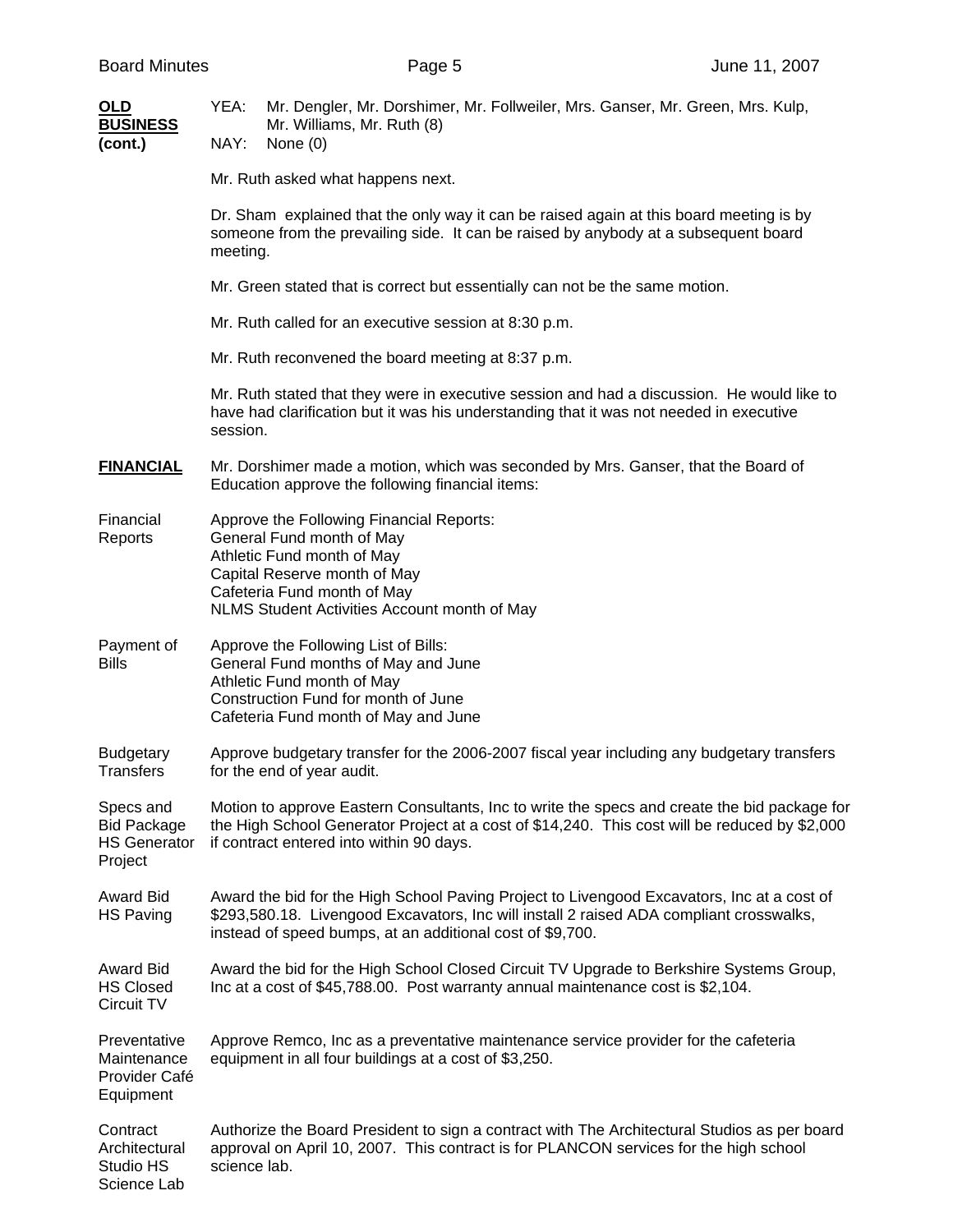| <b>FINANCIAL</b><br>(cont.)                    |                                                                                                                                                                                                                                                                                                                                                                                                                                                                                                                          |
|------------------------------------------------|--------------------------------------------------------------------------------------------------------------------------------------------------------------------------------------------------------------------------------------------------------------------------------------------------------------------------------------------------------------------------------------------------------------------------------------------------------------------------------------------------------------------------|
| Data<br>Warehousing<br>OnHand<br>Schools       | Approve entering into a five (5) year contract with OnHand Schools to provide data<br>warehousing software and services at a cost of \$10,470 per year. With the approval of a 5<br>year agreement OnHand Schools will waive all setup fees which total \$7,500. The money<br>for this has already been budgeted in the 2006-07 budget and has been included in the 2007-<br>2008 budget.                                                                                                                                |
| Upgrade<br>PowerSchool<br>Premium              | Approve the upgrade of the student information system, PowerSchool Pro to PowerSchool<br>Premium at an additional yearly cost of \$2,344.85 for five (5) years and renew our contract<br>with Carbon Lehigh Intermediate Unit #21 to provide PowerSchool Premium for five (5)<br>years.                                                                                                                                                                                                                                  |
| Replacement<br><b>HS Computer</b><br>Equipment | Authorize administration to purchase replacement computer equipment for the High School<br>Computer Labs Rooms 303, 305, 311 and for Administrators and Staff, that will be financed<br>through a three (3) year lease California First Leasing Corporation 18201 Von Karman<br>Avenue, Suite 800 Irvine, CA 92612 with an annual payment not to exceed \$54,000 with a<br>one (\$1) dollar buyout option at end of the lease, pending adoption of 2007-2008 budget.                                                     |
|                                                | Mrs. Ganser asked when the anticipated start time is for the PLANCON for the high school<br>science lab.                                                                                                                                                                                                                                                                                                                                                                                                                 |
|                                                | Dr. Sham stated that as soon as the motion is approved they will be starting on the<br>PLANCON.                                                                                                                                                                                                                                                                                                                                                                                                                          |
|                                                | Mrs. Ganser asked if we have a cost or idea on what we will be spending on that or is the sky<br>the limit.                                                                                                                                                                                                                                                                                                                                                                                                              |
|                                                | Mr. Dorshimer said that he is under the impression that administration has been in contact<br>with the Education Foundation people making sure that this particular science lab is what is<br>needed and wanted in the high school and this particular motion is now for drawing the<br>specs, getting all the PLANCON numbers together and moving forward. That comes with a<br>dollar amount to do that and we need to start to spend down the money that was given to us<br>by the Education Foundation very quickly. |
|                                                | Dr. Sham stated that there currently is \$68,000 in designated fund balance for the science<br>lab and that according to their figures that is sufficient money to pay for the initial services.                                                                                                                                                                                                                                                                                                                         |
|                                                | Mr. Green reminded the board that if the cost is out of control the Board can always send it<br>back and say cut it down. They have the right to stop it or not submit it to PLANCON. The<br>final decision on what is built is still in the hands of the Board, not the Education Foundation.                                                                                                                                                                                                                           |
|                                                | There was more discussion between board members on interpretation of the Architectural<br>Studios contract.                                                                                                                                                                                                                                                                                                                                                                                                              |
|                                                | Dr. Sham said that he would be willing to have the contract reviewed by the solicitor on some<br>of the questions that were being raised.                                                                                                                                                                                                                                                                                                                                                                                |
|                                                | Mr. Williams asked if it would be prudent of the Board to have something in there that if the<br>cost of the architectural fees exceeds \$68,000 or comes close to that amount, then specific<br>board action is required to reapprove the continuation of the contract. Is this a possibility?                                                                                                                                                                                                                          |
|                                                | Dr. Sham said that he feels that is a good way to keep going.                                                                                                                                                                                                                                                                                                                                                                                                                                                            |
|                                                | More discussion continued on total cost of the project and the need for the architect to come<br>back to the board if the price keeps going up.                                                                                                                                                                                                                                                                                                                                                                          |
|                                                |                                                                                                                                                                                                                                                                                                                                                                                                                                                                                                                          |

 Mr. Green said that his recollection of the discussion they had with the architect was that as the initial plans are produced that is when his fees are going to be paid. If we are looking at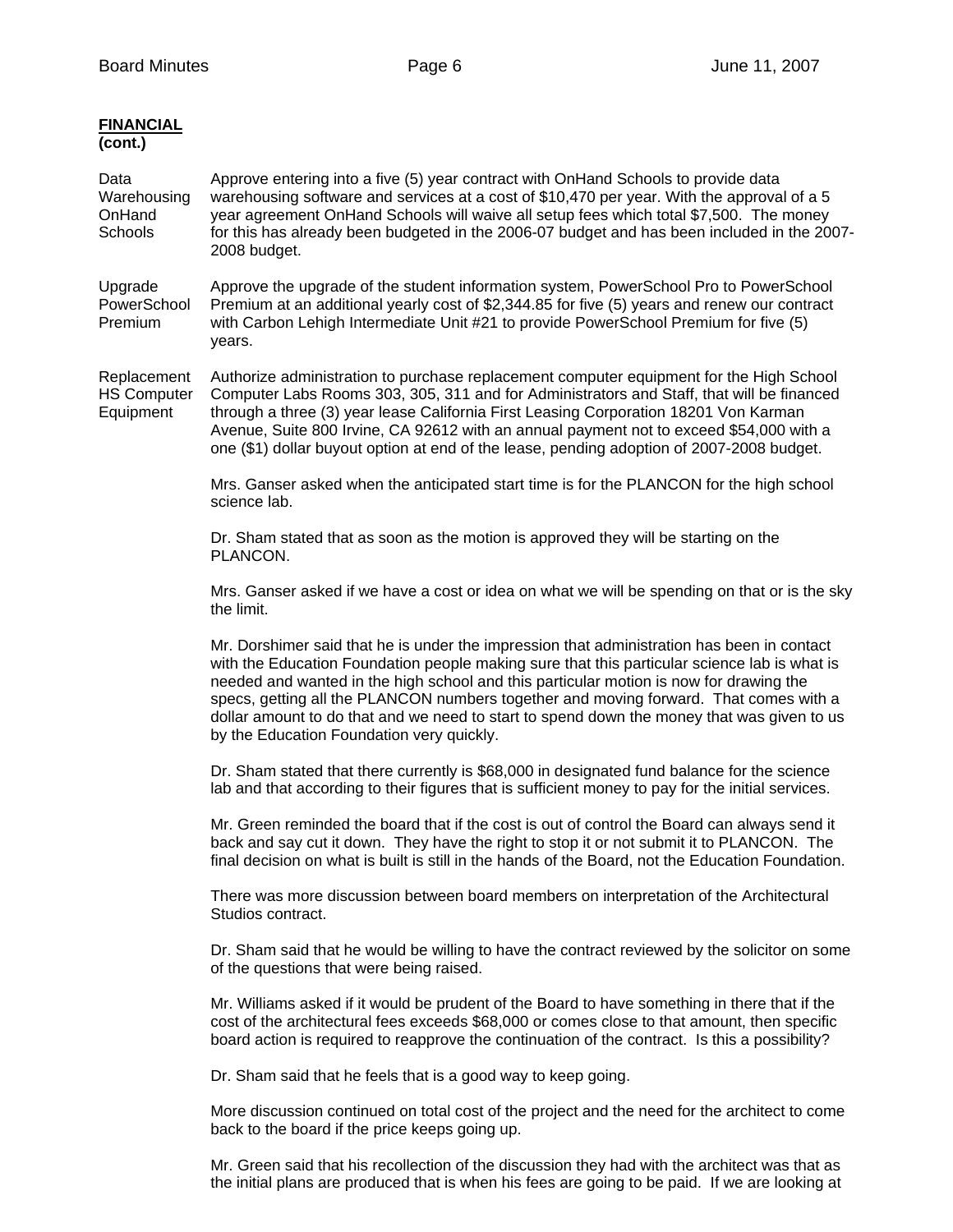a million dollar building you are looking at \$150,000 and he does not think \$68,000 is going to **FINANCIAL** cover what he is going to charge for the initial phase of the project. He thinks he was looking **(cont.)** for more like \$95,000 to \$100,000 after PLANCON A was presented. Mrs. Blank stated that the \$68,000 would not get them through the PLANCON process. They do currently have \$228,500 with the check they received tonight from the Education Foundation. Her understanding is that the entire \$228,500 must be obligated by December 31, 2007 or it must be returned. Mr. Green stated that you can not know what the project is going to cost before it is designed. Dr. Sham said that he understands where Mr. Ruth is coming form that he is looking at the contract and he's not sure if he agrees with what is written in the contract. Dr. Sham said if there are others here that have the same conflict, would it not be prudent to have this contract, before it is approved, reviewed by the solicitor and come back to the Board with answers to their questions. He wants to make sure that nobody walks away from here not knowing what they are voting on.

> Mr. Green thought he was providing us with the most basic architectural contract that he used in 99% of the cases and once again we want to review it and drag it out and then complain that the million dollar building costs a million and a half dollars. He says that this is a basic contract and we have the money to do it, let's do it.

Mr. Ruth stated that his concern is in past discussion there was concerns with dot we need this, how are we going to fund this, what happens if it does not get built. If it only gets built part way, how much money does he get.

Mr. Green said that once the bids go out he thinks he would have received the vast majority of his money.

Mr. Dorshimer said that we have an organization that gave us \$228,500 and we have to go out for the drawings to build this building. Whether we build this building or not, the architect who is going to draw the plans is going to be do his money. We have the money to pay for that and once we use all this money and we have no more, we then have the plans and say that is it, we have no more money. The architect gets paid and then we sit and decide as a Board what we are going to do from that point.

| Vote   | YEA: | Mr. Dengler, Mr. Dorshimer, Mr. Follweiler, Mrs. Ganser, Mr. Green, Mrs. Kulp, |
|--------|------|--------------------------------------------------------------------------------|
| on     |      | Mr. Williams, Mr. Ruth (8)                                                     |
| Motion |      | NAY: None (0)                                                                  |

Remove Mr. Dorshimer made a motion, which was seconded by Mr. Green that the Board of Education Tabled remove from the table the Commercial Package and Automobile (Vehicle Liability, General<br>Commercial Liability Property Insurance and Boiler and Machinery) Graphic Arts (UTICA) National Liability Property Insurance and Boiler and Machinery) Graphic Arts (UTICA) National **Insurance** 

Insurance Company for a total cost of \$56,878.00. The premium is an increase of \$2,066.00 Package over last year's rate.

> YEA: Mr. Dengler, Mr. Dorshimer, Mr. Follweiler, Mrs. Ganser, Mr. Green, Mrs. Kulp, Mr. Williams, Mr. Ruth (8) NAY: None (0)

Commercial Mr. Green made a motion, which was seconded by Mr. Williams, that the Board of Education Insurance approve the Commercial Package and Automobile (Vehicle Liability, General Package Liability Property Insurance and Boiler and Machinery) Graphic Arts (UTICA) National Insurance Company for a total cost of \$56,878.00. The premium is an increase of \$2,066.00 over last year's rate.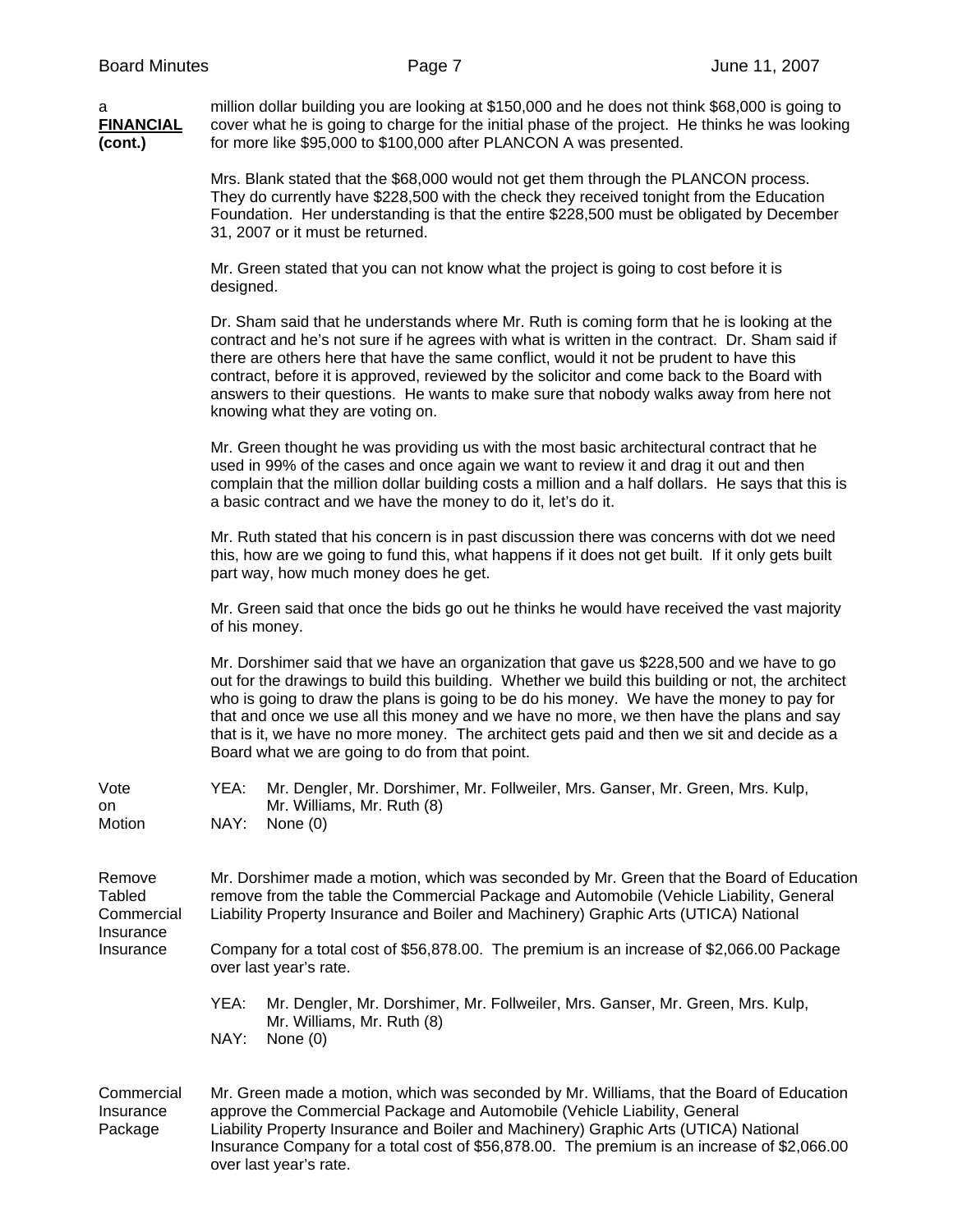YEA: Mr. Dengler, Mr. Dorshimer, Mr. Follweiler, Mrs. Ganser, Mr. Green, Mrs. Kulp, Mr. Williams, Mr. Ruth (8) NAY: None (0)

# **FINANCIAL**

**(cont.)** 

Trial Mr. Green made a motion, which was seconded by Mr. Williams, that the Board of Education Breakfast approve a trial run of a breakfast program at the high school from September 5, 2007 through Program October 31, 2007. Estimated expensed include 1 hour of labor (\$16.00) and the cost of food. Middle The lunch room will be monitored by staff with no increase in hours to their normal work day. School Price is \$1.25 per breakfast and reduced cost is \$.30. National School Lunch Program Subsidy is \$.24 for each paid breakfast, \$1.31 for each free breakfast and \$1.01for each reduced breakfast. The breakfast program will entitle the high school to an additional \$.12 subsidy for each lunch served.

# **Roll Call:**

YEA: Mrs. Ganser, Mr. Green, Mrs. Kulp, Mr. Williams, Mr. Dengler, Mr. Ruth (6) NAY: Mr. Dorshimer, Mr. Follweiler, (2) Motion carried.

**CORR-** Mr. Ruth stated that all board members received copies of the administrative team meeting.

#### **ESPON-DENCE**

I**NFOR-** Minutes of the Lehigh Carbon Community College Board of Trustees meeting held on **MATION** May 3, 2007 were distributed.

> Minutes of the Borough of Slatington Parks & Recreation Commission meeting held on May 21, 2007 were distributed.

Mr. Green stated that Northampton School District hired a building level administrator at \$102,000, East Penn School District hired a Middle School Principal at \$114,500 and a high school principal at \$120,000, Quakertown School District hired a Superintendent at \$155,000. He just wanted to make board members aware of what he recently saw in the newspaper with respect to administrative salaries.

Mr. Ruth called for a 10 minute recess at 9:05 p.m. before budget discussion. Mr. Ruth reconvened the meeting at 9:17 p.m. for budget discussion.

**BUDGET** Mrs. Blank addressed the 2007-2008 Budget Summary to Date paperwork that was **DISCUSSION** distributed to all board members in their agenda packet. Upon the Boards direction, she explained to them her recommendations to get to a zero mill increase in the 2007-2008 school year.

Zero Mill Mr. Dengler made a motion, which was seconded by Mrs. Ganser, that the Board of Budget Education accept the zero mill increase. Increase

> Mr. Dorshimer asked if the Board accepts the zero mill increase is budget discussion then closed and nothing else can be brought up that would be paid through fund balance or anything else other than raising taxes.

Motion Mr. Dengler withdrew his original motion.

Withdrawn

HS Wireless Mr. Dorshimer made a motion, which was seconded by Mrs. Ganser, that the Board of Network & Education approve to expend \$28,000 to put the first phase of wireless network into the high Vericept Use school and expend \$18,000 to purchase the vericept acceptable use manager, both to be Manager funded by fund balance, at no cost to the tax payer in the 2007-2008 budget.

> Mr. Green stated that he is not comfortable spending money for a wireless network that we are not in a position to be utilizing at this point in time. We have a wired network that is more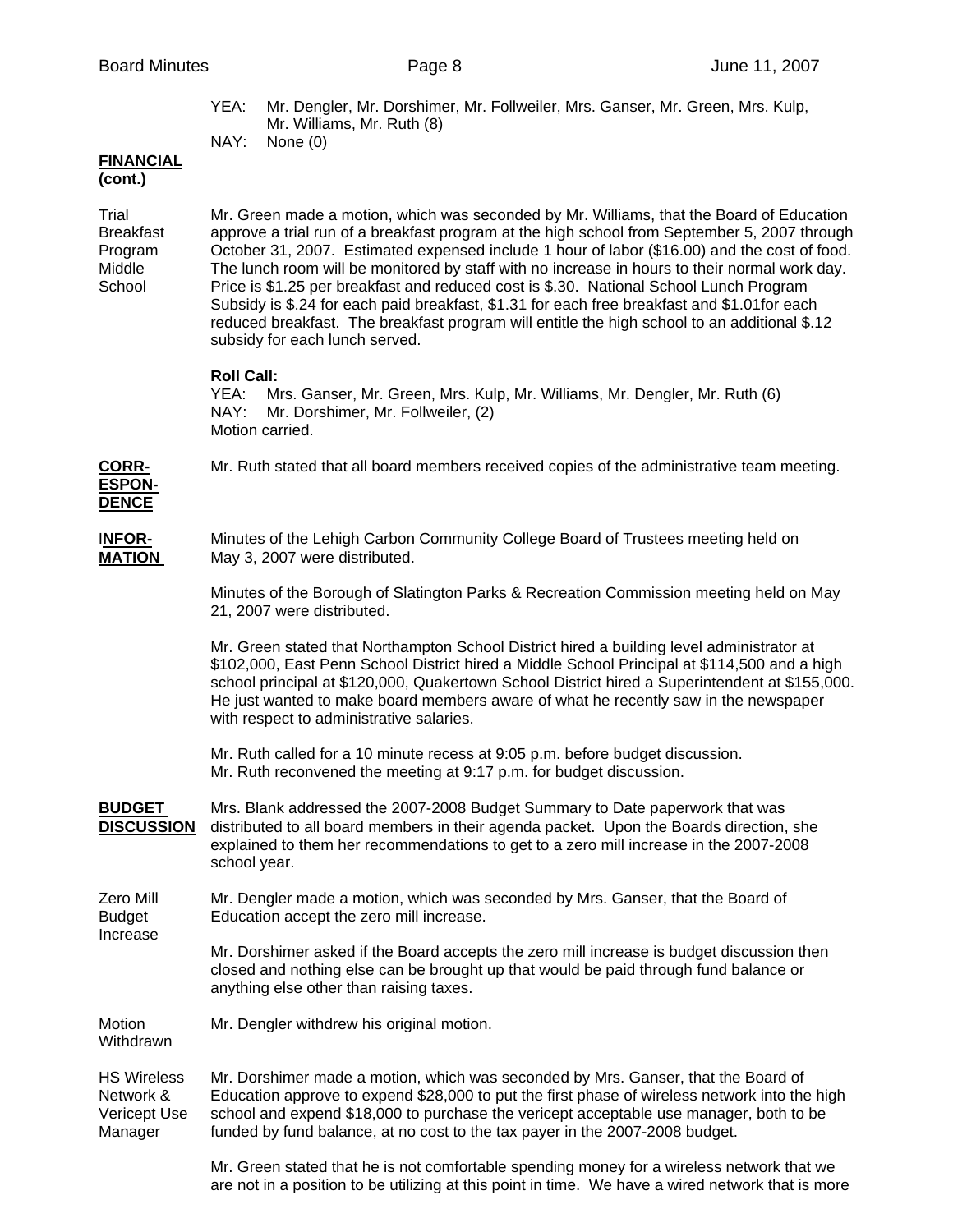| <b>BUDGET</b><br><b>DISCUSSION</b><br>(cont.)                      | than meeting our current needs. Would we want to sometime in the future go wireless, that is<br>a possibility, but He does not know if we are there today. We are going to be buying a<br>network that is really duplicating what we currently have. If there is a need to go wireless<br>sometime in the future, that would be fine but let's wait to see what is available in the future<br>rather than spending money on something now that is not going to do us any good. |  |  |
|--------------------------------------------------------------------|--------------------------------------------------------------------------------------------------------------------------------------------------------------------------------------------------------------------------------------------------------------------------------------------------------------------------------------------------------------------------------------------------------------------------------------------------------------------------------|--|--|
|                                                                    | Mr. Dorshimer commented that this is a phase one wireless network that is being put in.<br>They are trying to cover a part of the high school. The system would allow teachers or<br>administrators, who have their own wireless laptops, to connect to the system according to<br>policy that is to be developed.                                                                                                                                                             |  |  |
|                                                                    | <b>Roll Call:</b><br>YEA:<br>Mr. Follweiler, Mrs. Ganser, Mr. Williams, Mr. Dengler, Mr. Dorshimer, Mr. Ruth (6)<br>NAY:<br>Mr. Green, Mrs. Kulp, (2)<br>Motion carried.                                                                                                                                                                                                                                                                                                       |  |  |
| .25% Mill<br><b>Budget</b><br>Increase                             | Mr. Ruth made a motion to approve the 2007-2008 Northern Lehigh School District budget<br>with a .25% mill increase or a 60.539 millage rate.                                                                                                                                                                                                                                                                                                                                  |  |  |
|                                                                    | Defeated for lack of a second.                                                                                                                                                                                                                                                                                                                                                                                                                                                 |  |  |
|                                                                    | Mr. Green asked for clarification on certain financial items that were on tonight's agenda so<br>he was clear where payment for these items was coming from.                                                                                                                                                                                                                                                                                                                   |  |  |
| Zero Mill<br><b>Budget</b><br>Increase                             | Mr. Dengler made a motion, which was seconded by Mr. Follweiler, that budget discussion<br>be closed and that the Board of Education accepts a zero mill increase.                                                                                                                                                                                                                                                                                                             |  |  |
|                                                                    | YEA:<br>Mr. Dengler, Mr. Dorshimer, Mr. Follweiler, Mrs. Ganser, Mr. Green, Mrs. Kulp,<br>Mr. Williams, Mr. Ruth (8)<br>NAY:<br>None $(0)$                                                                                                                                                                                                                                                                                                                                     |  |  |
|                                                                    | Mr. Ruth called for a 10 minute break at 9:40 p.m. so Mrs. Blank can calculate the actual<br>numbers for the board motion.                                                                                                                                                                                                                                                                                                                                                     |  |  |
|                                                                    | Mr. Ruth reconvened the meeting at 9:53 p.m. to compete the budget discussion.                                                                                                                                                                                                                                                                                                                                                                                                 |  |  |
| <b>ADOPTION</b><br>ΟF<br>2007-2008<br><b>NLSD</b><br><b>BUDGET</b> | Mrs. Ganser made a motion, which was seconded by Mr. Dorshimer, that the Board of<br>Education adopts a budget for the Northern Lehigh School District for the 2007-2008 school<br>year in the amount of \$26,460,982.00.                                                                                                                                                                                                                                                      |  |  |
|                                                                    | A 60.289mill (or \$6.0289 per \$100 of assessed valuation) tax on Real Estate for both Lehigh<br>County and Northampton County. An increase of zero (0) mills over 2006-2007.                                                                                                                                                                                                                                                                                                  |  |  |
|                                                                    | The mileage rate for both Lehigh and Northampton Counties is 60.289.                                                                                                                                                                                                                                                                                                                                                                                                           |  |  |
|                                                                    | A \$5.00 Resident Per Capita Tax, taxable on 18 year olds and over based on<br>Section 679 of the School Code of 1949. No change from 2006-2007.                                                                                                                                                                                                                                                                                                                               |  |  |
|                                                                    | Taxes under Act 511 with no changes from 2006-2007:<br>A 1% Earned Income Tax shared equally with coterminous municipalities.<br>A Realty Transfer Tax shared equally with the coterminous municipalities.<br>A \$10.00 Per Capita Tax (\$5.00 under Act 511 and \$5.00 under Section<br>679 of the School Code of 1949), taxable on residents age 18 and over.<br>A \$10.00 Emergency and Municipal Service Tax (formerly Occupation<br>Privilege Tax.                        |  |  |
|                                                                    | YEA:<br>Mr. Dengler, Mr. Dorshimer, Mr. Follweiler, Mrs. Ganser, Mr. Green, Mrs. Kulp,<br>Mr. Williams, Mr. Ruth (8)<br>NAY:<br>None $(0)$                                                                                                                                                                                                                                                                                                                                     |  |  |